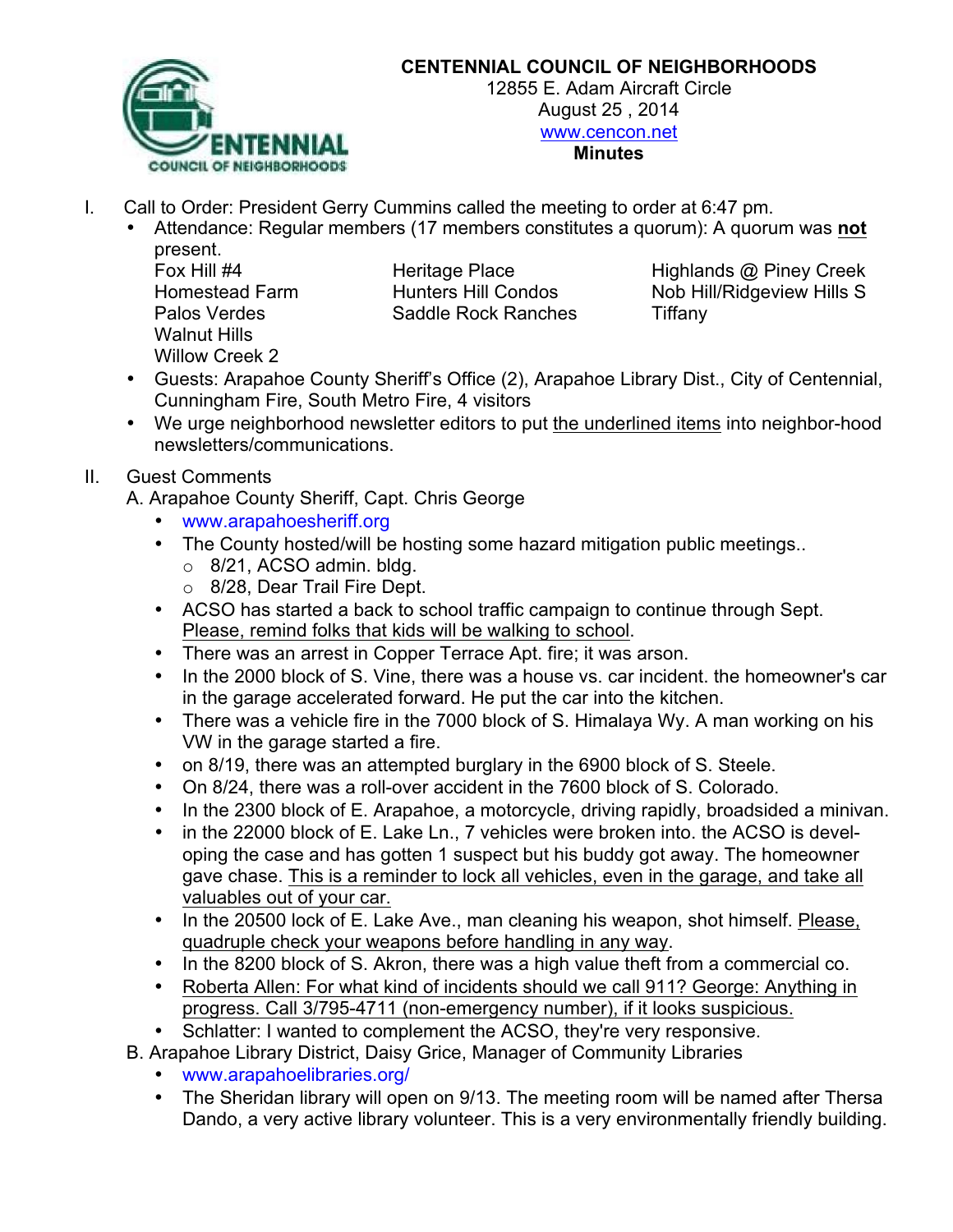- The Annual Friends Used Book sale will be held 9/4-7 at Koelbel Library. This will not only be gently-loved books, but CDs, DVDs, audio books and other materials at bargain prices. Proceeds go to Support ALD programs & projects.
- The Southglenn Library Sidewalk sale made over \$7,000. The event was staffed by 25 volunteers.
- The summer reading program is over. 12,774 children & teens participated. Thanks to the Friends of the Arapahoe Library District for the prizes.
- The Koelbel renovation starts 9/12. The library will stay open almost the whole time. It should be done by spring, 2015. The children's room will be shut down for a couple months towards the end of the year for major renovations. Koelbel 2.0 will have a fresh and updated library, a cutting-edge coffee shop, and a brand new auditorium for future programs.
- Libraries Rock:
	- o The Arapahoe Library District (ALD) invites the community to experience the library in a whole new way with a special event on Sat., 9/20, 5-8 pm at Centennial Center Park, 13050 E. Peakview Ave.
	- o Libraries Rock will feature local food trucks, as well as pre-concert entertain-ment from 5-6 pm including demonstrations of the latest technology and library offerings, a performance from the Taiko with Toni drummers, face painting, a bubble machine, a stilt walker and much more. From 6-8 pm, the 6 Million Dollar Band will headline the event and rock out to memorable 80s favorites.
	- o Libraries Rock is a part of "Outside the Lines:, a national initiative designed to reintroduce libraries to their local communities. From September 14-20, 2014, organizations from across the U.S. and Canada will host either an event or campaign designed to get people thinking – and talking – about libraries in a whole new way
- Author Garth Stein will speak 10/9 at the Sheraton Hotel at 7007 S. Clinton St. He will sell books from 5:30-6:30pm and speak from 6:30-7:30. He's the author of *Racing in the Rain* and his new book, *A Sudden Light*.
- C. Arapahoe Park & Rec District, DeLos Searle, Asst. District Manager: absent
	- www.aprd.org
- D. Fire Districts: South Metro Fire, Chief Dan Qualman
	- www.cfpd.org, www.littletongov.org/fire, www.southmetro.org
	- Qualman passed around the report of all activity for all e fire districts in Centennial. This is available on any of their websites.
	- Cunningham Fire:
		- o hired 3 new fire fighters.
		- o has a vacancy on the board; 3 candidates to interview.
		- o is holding School bus training.
		- o will have is biannual Fire Prevention Open House on 10/4 at Station 2, 9am-2pm.
	- Cherry Creek School District will be holding its annual Fitness Festival on 9/6.
	- South Metro:
		- $\circ$  all ladder trucks are out of service for ladder use (no people in the bucket extended, still work as pumper trucks). NTSB will be examining the trucks. (There are ladder trucks from a different manufacturer that they can call from another fire dept.)
		- $\circ$  has begun its 2nd year with it's Advanced Resource Medic car; there's a nurse practitioner & paramedic onboard (avoids a trip to the ER).
		- $\circ$  graduated 8 new firefighters; these were trained paramedics, now also firefighters going into probationary period.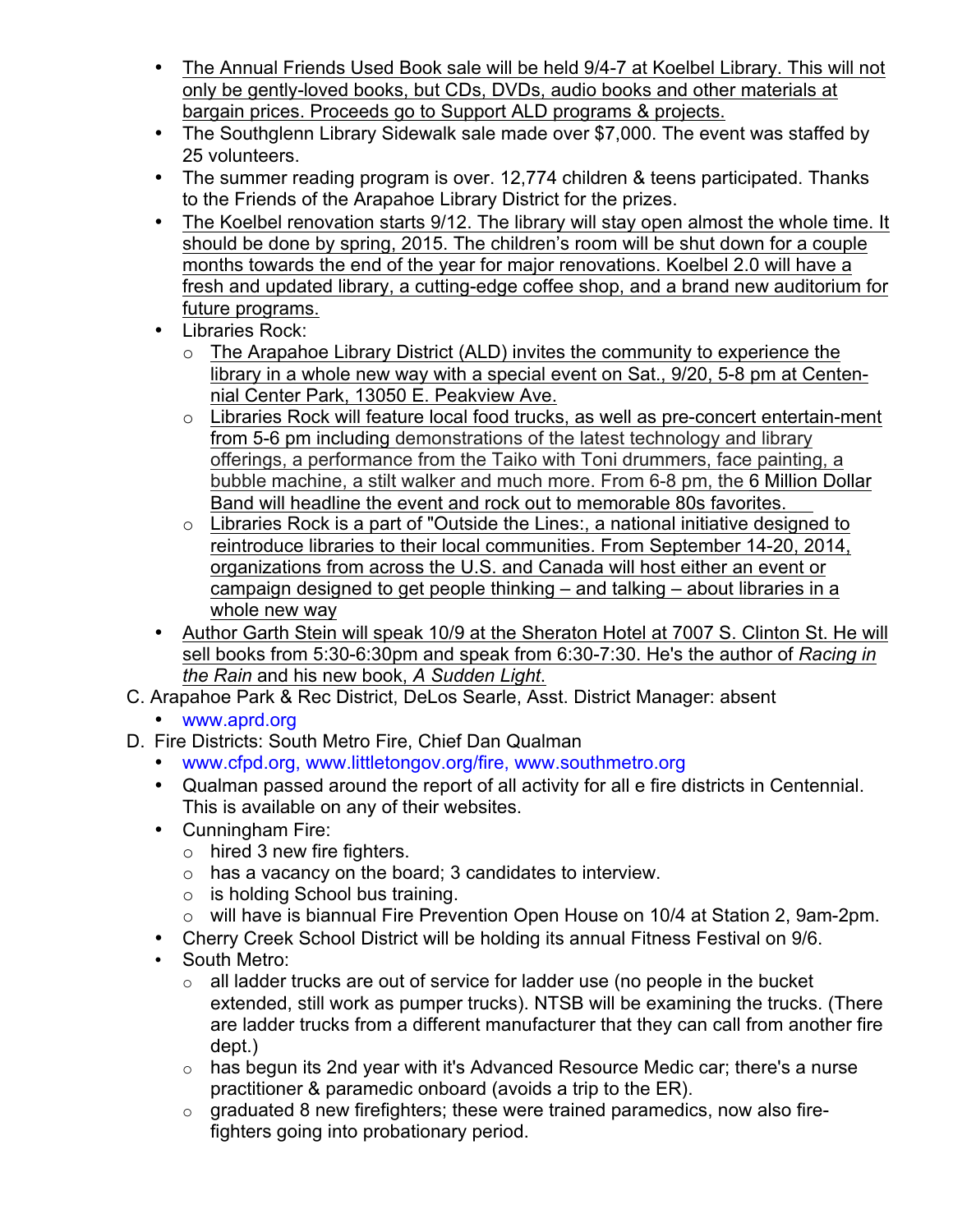- o Will soon start rebuilding Station 31 on Orchard & Havana (from 4,000 sq >12,000 sf (2-story); there will be a community meeting.
- o will swear in the new Fire Chief, Bob Baker, in Oct.
- E. South Suburban Park & Rec District, Teresa Cope, Communications Director: absent
	- www.SSPR.org
	- Cope emailed her report to Cummins.
	- 9/20, Family Touch-a-Truck event, 10am-1pm at SSPR Ice Arena, 6580 S. Vine St. The highlight of the event will be playing in the "snow" courtesy of our very own Zambonis! It's sure to be a fun and unique experience for all ages. Call 303-798-7881 for more information.
	- 9/12, 9am-noon, South Platte Park, 3000 W. Carson Dr.: Nature Workshop for Grandparents- Activities for the Children in Your Life. Learn fun, easy educational activities, songs and more from Project Learning Tree. Materials package and activity guide to take home is included in the fee. For more information, contact victorias@sspr.org
	- Sept. punch card sale, through Sept. at Goodson, Buck & Lone Tree Rec. Ctrs. Buy 15 punches get 2 free; buy 30, get 5 free. Also, receive 10% off personal training packages, facials and massages. Call 303-347-5999 for more information.
	- 9/21, 9am, David Lorenz Park: Free NFL Punt, Pass & Kick Competition. Bovs & airls age 6-15 (age as of 12/31/14) demonstrate their football skills. Register the day of the event beginning at 9 am and compete 9:30 - 11 am; final results will be posted at www.sspr.org by 5 pm Mon., 9/22. Each child must complete a registra-tion form with parent or guardian signature and provide copy of their birth certifi-cate. NO CLEATS OR SPIKES ALLOWED. Winners have the opportunity to ad-vance to regional and national competition and will receive a certificate of participa-tion from the NFL. For more information, contact michellek@ssprd.org.
	- 9/13, 1-4pm, Goodson Rec. Center: Introduction to Self Defense. This introductory workshop will teach you how to be more aware, avoid dangerous situations and be able to defend yourself in the event of an assault or attack. This is a hands on class where you can practice the techniques you learn under the direction of an experienced martial arts instructor. Ideal for age 9 to seniors, and for all abilities. For more information, contact KelseyW@sspr.org.
	- 9/17, 7pm, Goodson Rec. Center: Public SSPRD budget workshop: The public is invited to attend the meeting, or submit questions and ideas. Citizens will have an opportunity to address the Board, regarding requests for new programs or facilities or improvements to existing facilities, parks, trails and open space. The public also may submit ideas to Exec. Dir., South Suburban Parks & Recreation, 6631 S. University Blvd., Centennial, 80121. Fax (303) 798-3030; or email: BrettC@sspr.org. Please label your request, 2015 South Suburban Budget. For more information call (303) 798-5131 or visit www.sspr.org.
	- 2030 Gold Medal Citizens Committee Recommendations: A Citizens Committee composed of more than 70 members of the public volunteered to analyze current recreational programs, research demographics, trends and needs, and to come to consensus about goals and direction for the South Suburban Park and Recreation District in the near future. After 6 months of work, the Citizens Committee present-ed its findings and recommendations in the 2014 Gold Medal Report. Overall, the Citizens Committee concluded that the District is well managed. The Committee's recommendations trend toward making enhancements and improvements to exist-ing recreation facilities, parks, playgrounds and trails. The report also calls for action to secure more funding to ensure that SSPRD can take care of and maintain what it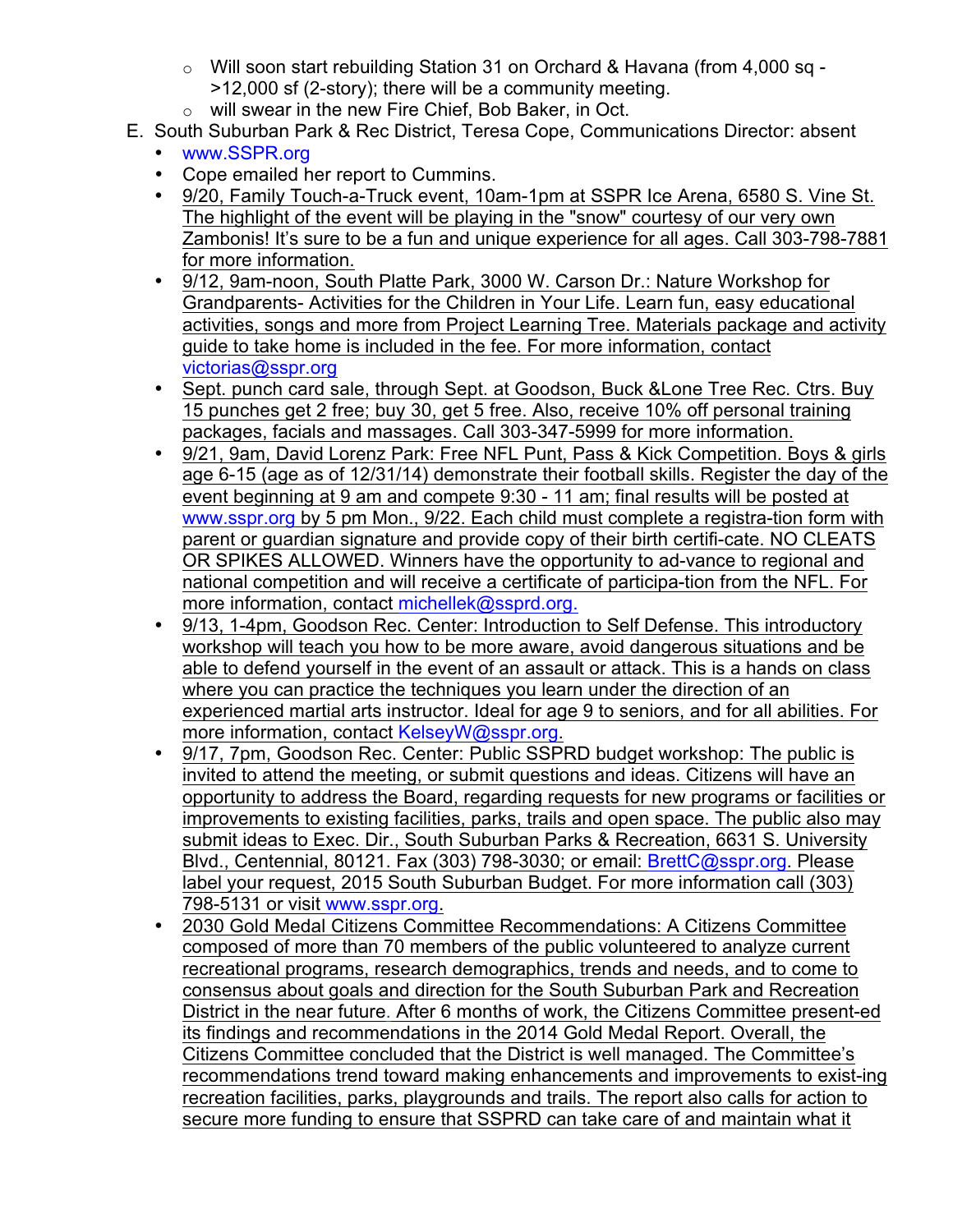provides for the community. The South Suburban Board has reviewed the 2014 Gold Medal Report and is considering a mail ballot election this Nov. for a 2-mill property tax increase. This type of funding mechanism would cost a home-owner approximately \$4 dollars a month for a home valued at \$300,000. To follow the Board's decision, visit www.sspr.org.

- F. City of Centennial: no one present.
	- www.centennialcolorado.com
	- Rhonda Livingston reported that the City meetings should be moving back into the Council Chambers during the week after Labor Day.
	- C.J. Whelan, District 4 Councilman, arrived late (after the Centennial Budget Committee meeting) and gave a brief City report.
		- $\circ$  The City has a strong partnership with the ACSO and the Budget Committee is in favor of their requests.
		- o The City has increased the Business Personal Property Tax exemption to \$100,00. Businesses still must pay State and County BPPT taxes.
		- o The City Council will have it's fall budget workshop on 9/15.
		- $\circ$  Districts 3 & 4 will hold a combined Districts meeting on 9/17 at the Public Works facility on Eagle St.
		- o The rain water damage to the City's basement will be completely covered by insurance.
- III. Sheriff's Office Overview, Sheriff Dave Walcher
	- The ACSO has 2 Bureaus: Jail and Public Safety
	- The Jail Bureau has 700 employees, \$80M budget, 1,100 inmates. It's just over half of the ACSO budget. It houses pre-trial holds (for serious crimes), but the majority are people sentenced to the county jail. The average stay is 27 days.
	- The Public Safety Bureau is comprised of 3 Divisions: Patrol, Investigation, and Dispatch.
	- Over half of the ACSO budget comes from the Arapahoe County (ArapCo) general fund, \$20.5M is from the contract with Centennial, and the rest comes from the ALEA mill levy (4.92 mills) on unincorporated ArapCo property taxes. (The ALEA mill levy became the City of Centennial's property tax.)
	- The City contracted with ACSO in 2001 for law enforcement and has been renewed several times, through 12/2018.
	- The City's audit of the contract came up with 2 findings.
		- o The staff assigned to Centennial should have "Serving the City of Centennial" on their business cards. This was in the contract but not done.
		- o There was a miscalculation of risk management (indirect cost), \$3501 to the AC-SO's favor.
	- In the audit the question was asked, what do we get for our money. The City compared ACSO service to 2 cities of comparable size: Westminster and Arvada
		- o Arvada, population 109,000, law enforcement staff is 232 employees. It has a very similar budget but didn't include fleet and legal in it. Cost per capita of law enforcement services is \$252.57, 1.54 police per 1,000 people.
		- o Westminster, population 104,000, law enforcement staff is 247 employees. The cost of service per capita is \$254, 1.7 police per 1,000 people.
	- Centennial, population 103,000, law enforcement staff is 161 employees assigned to the City. The cost per capita of law enforcement services is \$194.44, 1.18 police per 1,000 people. The ACSO is a very efficient department.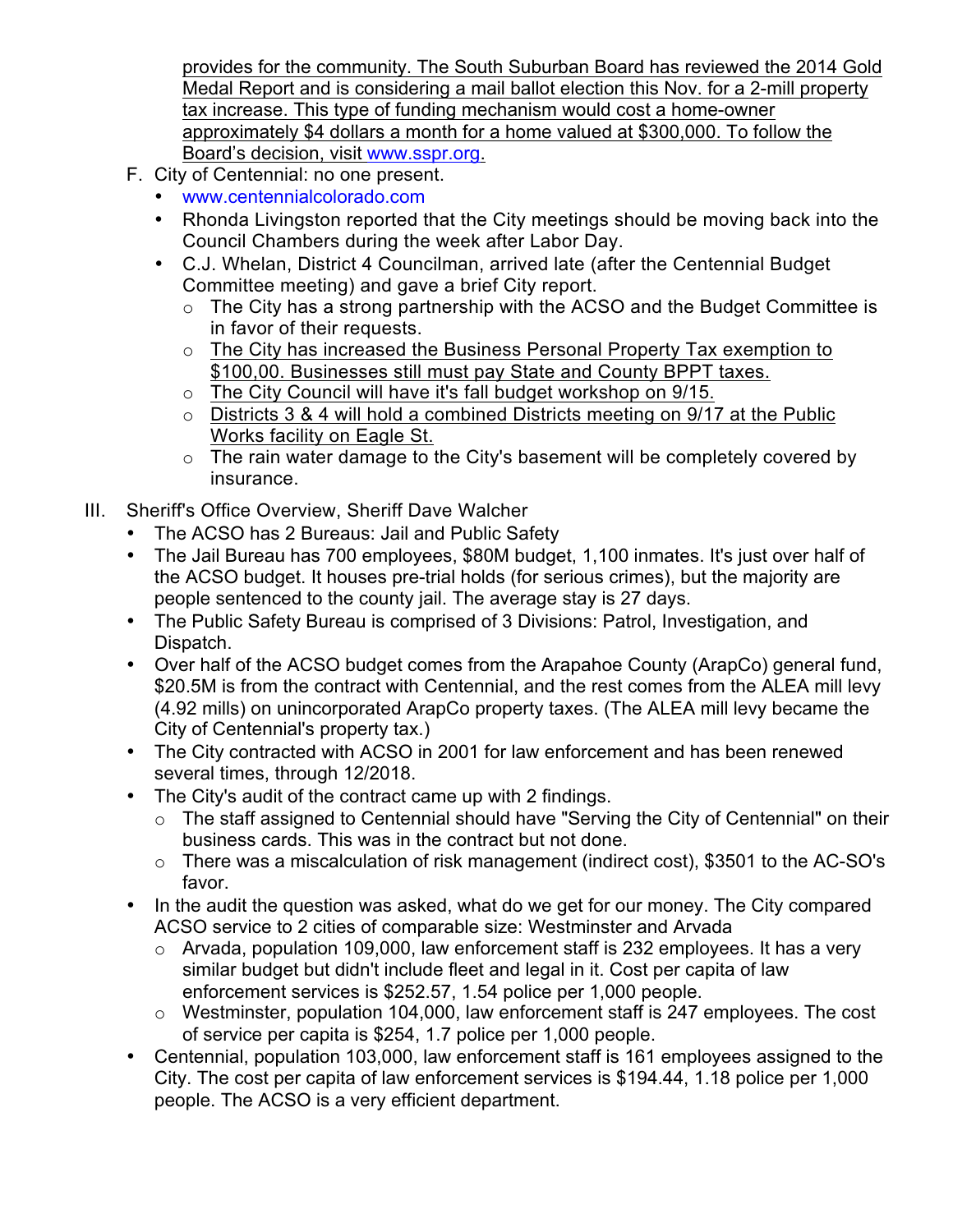- Centennial has the lowest crime rate of the 3 cities, e.g., burglary is 177 per 100,000 residents, the national rate is 616.
- Moving forward: The ACSO has asked Centennial for 3 school resource officers, 2 canine officers, and investigators for internet crimes at the Centennial budget meeting.
- Doerr: You can isolate someone to Centennial in an internet crime? Walcher: The crime takes place in Centennial.
- Allen: There are stories about crimes against people in jail or innocent people, what's happening here? DW: There are very few in our jail. I don't put up with misconduct or dishonesty. We don't have a union. No one tells me how to run my dept. except the voters.
- Cummins: Is the jail pop segregated by pre-trial and sentenced? Walcher: We have an objective jail classification system, violence, gang affiliation, male/female.
- Schlatter: I like the contract approach, they can't grow the office with contract control.
- Doerr: What is dispatch? Walcher: 9-1-1 is dispatch.
- IV. Amendment 68 Horse Racetrack Casino Gambling.
	- Proponents: Chris Paulsen & Becky Brooks (Coloradans for Better Schools)
	- Opponent: Crissy Faraci (Don't Turn Racetracks into Casinos)
	- I won't go into the discussion here, but it was quite contentious.
- V. CenCON Business
	- A. President's report, Gerry Cummins
		- Cummins passed around South Suburban's report.
	- B. First Vice President/Membership, David Schlatter
		- Schlatter will start with those organizations who haven't paid, yet.
	- C. Secretary, Andrea Suhaka
		- The May minutes were tabled to this meeting and were passed unanimously.
		- A motion was made and seconded to approve June's minutes by Wilson/Doerr. There being no quorum, it was tabled until Sept.'s meeting.
		- Suhaka told the members of the ViewHouse grand opening on Friday, 29 Aug. The ViewHouse is in the Old Trail Dust Steakhouse.
	- D. Treasurer's report, Henry Blum
		- Checking Account at Wells Fargo Bank, Smoky Hill Branch

| • Balance forward from 6/23/14 report |                                                   | \$3,322.70 |
|---------------------------------------|---------------------------------------------------|------------|
|                                       | • Income: Dues deposited*                         | 240.00     |
|                                       | • Expenses: Andrea Suhaka: Field trip and postage | (472.85)   |
| • Account balance, 8/25/14            |                                                   | \$3,089.85 |

- Bristol Cove II TA; Greenwood South HOA; Homestead Farm (2015-2016); Knolls TA; Parkview Highlands; Smoky Ridge MA, Valley Club Acres; Willow Creek #3
- VI. 2<sup>nd</sup> Vice President, Plans, Ed Bain/Tammy Maurer
	- ! Andrea Suhaka and C.J. Whelan left the room for this discussion.
	- ! 1643 & Willow Creek Park & Trail Improvement Project, 8000 E Phillips Pl, Willow Creek Park: replace & expand existing playground, replace the existing bridge on trail that crosses drainage area, upgrade the crusher fines trail from the bridge to County Line Rd.
	- ! Wall Signs on Storage Facility, SE corner of Holly & Arapahoe Rd.: Amendment to FDP to install 2 wall signs, one each on the N side and the S side of the building following the City's zoning practices